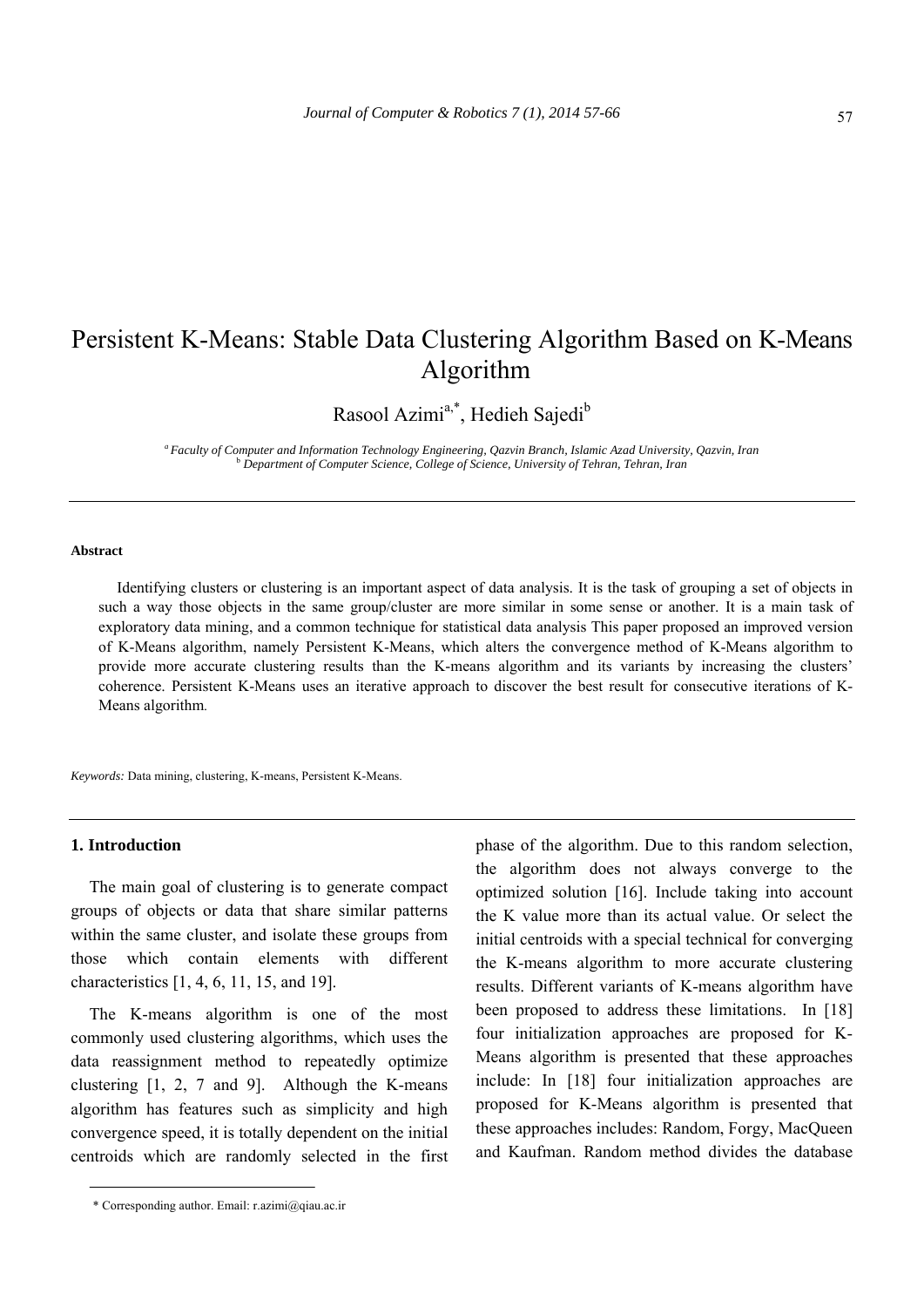into a partition of K randomly selected clusters. In Forgy, K instances of the database (seeds) are chosen at random and the rest of the instances are assigned to the cluster represented by the nearest seed.

In Macqueen, K instances of the database (seeds) are chosen at random. Following the instance order, the rest of the instances are assigned to the cluster with the nearest centroid. After each assignment, a recalculation of the centroid has to be carried out. Finally in Kaufman method, the initial clustering is obtained by the successive selection of K representative instances. The first representative is chosen to be the most centrally located instance in the database. The rest of representative instances are selected according to the heuristic rule of choosing the instances that promise to have around them a higher number of the rest of instances and that are located as far as possible from the previously fixed ones.

In [17] a procedure for computing a refined starting condition from a given initial one that is based on an efficient technique for estimating the modes of a distribution. The refined initial starting condition allows the iterative algorithm to converge to a better local minimum. The procedure is applicable to a wide class of clustering algorithms for both discrete and continuous data. Reference [20] proposes a new approach to optimizing the designation of initial centroids for K-means clustering. This approach is inspired by the thought process of determining a set of pillars' locations in order to make a stable house or building. The authers consider the pillars' placement which should be located as far as possible from each other to withstand against the pressure distribution of a roof, as identical to the number of centroids amongst the data distribution. Therefore, the proposed approach in this paper designates positions of initial centroids by using the farthest accumulated distance between them. First, the accumulated distance metric between all data points and their grand mean is created. The first initial centroid which has maximum accumulated distance metric is selected from the data points. The next initial centroids are designated by modifying the accumulated distance metric between each data point

and all previous initial centroids, and then, a data point which has the maximum distance is selected as a new initial centroid. This iterative process is needed so that all the initial centroids are designated. This approach also has a mechanism to avoid outlier data being chosen as the initial centroids. In reference [21] the authors propose a new approach to optimize the initial centroids for K-Means which spreads them in the feature space uniformly so that the distance among them is as far as possible.

In spite of the improved performance of the K-Means variants for synthetic datasets with Gaussian distribution, their performance on real datasets is not very promising and different from the original K-Means algorithm. In addition, all K-Means based algorithms lack an efficient method to determine the optimal number of clusters. Either this requires the user to determine the number of clusters arbitrarily or based on practical and experimental estimates, which might not be the optimal values.

In this paper, we propose an improved version of K-Means algorithm, namely Persistent K-Means, which alters the convergence method of K-Means algorithm to provide more accurate clustering results than the Kmeans algorithm and its variants by increasing the clusters' coherence. Persistent K-Means uses an iterative approach to discover the best result for consecutive iterations of K-Means algorithm.

The rest of the paper is organized as follows. Section II provides a brief description of the Persistent K-means algorithm. Section III demonstrates a case study where the clustering errors are calculated for different algorithms. Finally, Section IV concludes the paper.

# **2. Persistent K-means**

In this section, an improved version of K-Means algorithm, namely Persistent K-Means, is proposed, which alters the convergence method of K-Means algorithm to present deterministic and accurate clustering results. Persistent K-Means uses an iterative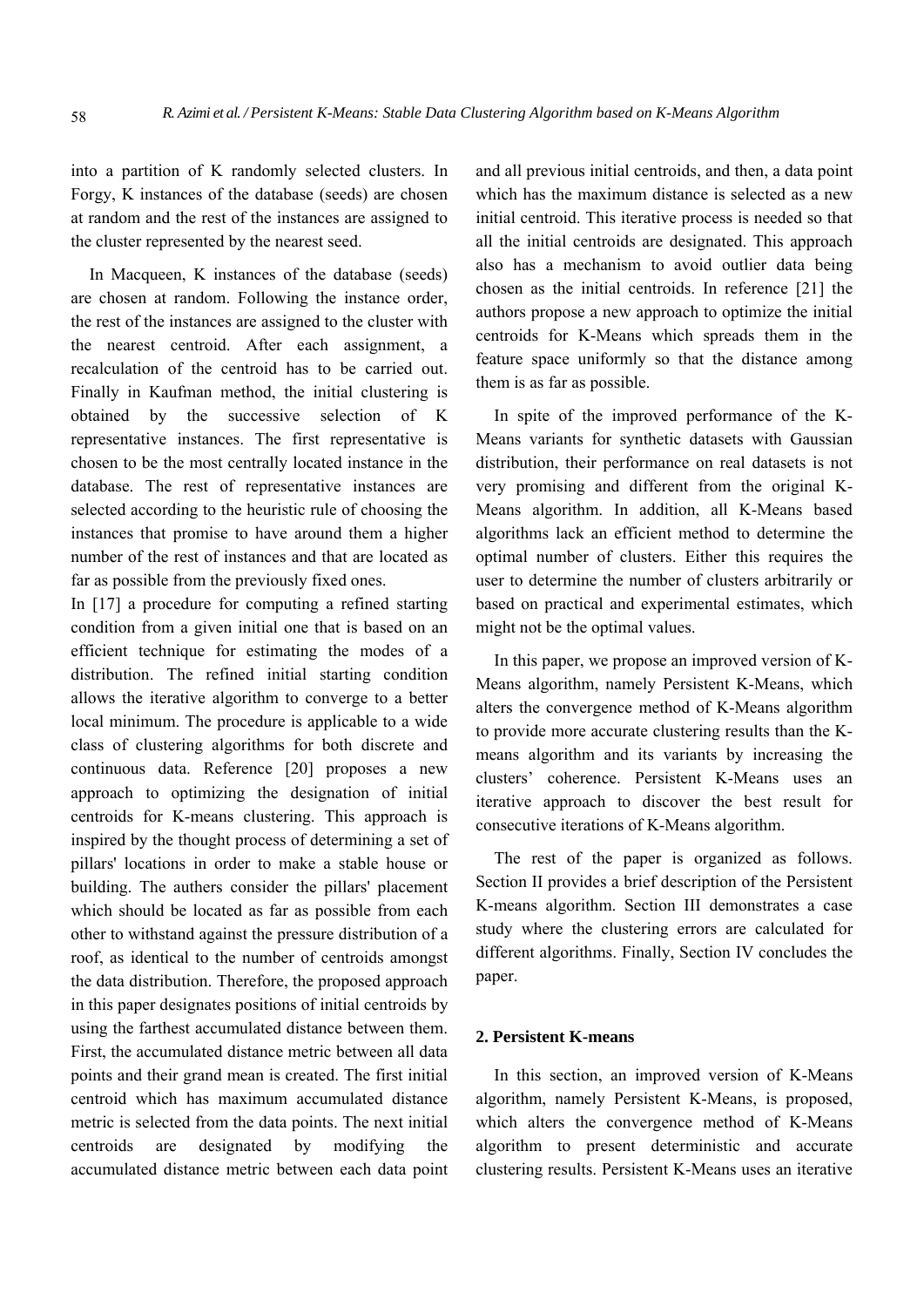approach to discover the best result for consecutive iterations of K-Means algorithm. Assume a matrix called Best  $Dist_{K \times N}$ , with K rows and N columns. Where, K is the number of clusters, N is the total data count, and each element of the matrix equals the Euclidean distance of each data item from centroids of the discovered clusters. Using this matrix, we can assign each data to the closest cluster centroid. Now, considering another matrix called M\_Dist<sub>Kx3</sub>, in which each row, from 1 to K, represents a cluster centroid, and the three columns respectively contain the number, total Euclidean distance, and the average distance of the data assigned to the corresponding cluster. Equation (1) presents the third column values of this matrix.

$$
M_{Dist_{(K,3)}} = (M_{Dist_{(K,2)}} / M_{Dist_{(K,1)}})
$$
\n(1)

Assuming Ave\_Dist is the mean of the second column values in matrix M\_Dist<sub> $K_{\lambda}$ 3</sub>, for consecutive iterations of K-Means algorithm, a low value of Ave\_Dist indicates that the K-Means algorithm is converted to a more accurate result. This condition is the "first constraint" of this dissertation, which is proposed to achieve the best result for different iterations of the algorithm. Generally, in order to achieve the optimal result of K-Means algorithm, we need to run 1 to R iterations of this algorithm, based on the number of iterations defined by the user. The results corresponding to the iteration with the minimum Ave-Dist is returned as the final output of the algorithm. This is illustrated by an example in the following. We must note that all synthetic data used in this section are also applied in [15]. The dataset used in this section includes 25620 2-dimensional data and 10 clusters. In Table 1, results of 10 consecutive iterations are presented and the minimum value of Ave-Dist corresponds to iteration 8. Accuracy evaluation results based on AC accuracy measure, indicate that the clustering accuracy in this iteration is higher that of other iterations.

#### Table 1

K-Means algorithm results in 10 rounds

| <b>Iteration No.</b> | Ave Dist         | AC    |
|----------------------|------------------|-------|
| 1                    | 655401294525.546 | 80.12 |
| $\mathfrak{D}$       | 338521198628.016 | 90.00 |
| 3                    | 327507683280.353 | 90.06 |
| 4                    | 349949420687.898 | 90.04 |
| 5                    | 827217507568.969 | 70.24 |
| 6                    | 327507683280.353 | 90.06 |
| 7                    | 2117958554025.93 | 79.48 |
| 8                    | 242094107823.816 | 99.96 |
| 9                    | 321337928867.259 | 90.01 |
| 10                   | 349517225397.660 | 90.05 |

Table 1, presents the results of matrix M\_ Dist $_{K \times 3}$  in iteration 8 and Fig. 1, presents an overview of the clustering results of iteration 8.



Fig. 1. Eighth iteration results of K-Means algorithm

Table 2 presents more details regarding the results of matrix  $M_{\text{Dist}_{K\times 3}}$  in the eighth iteration of K-Means algorithm using the synthetic data set of the experiments.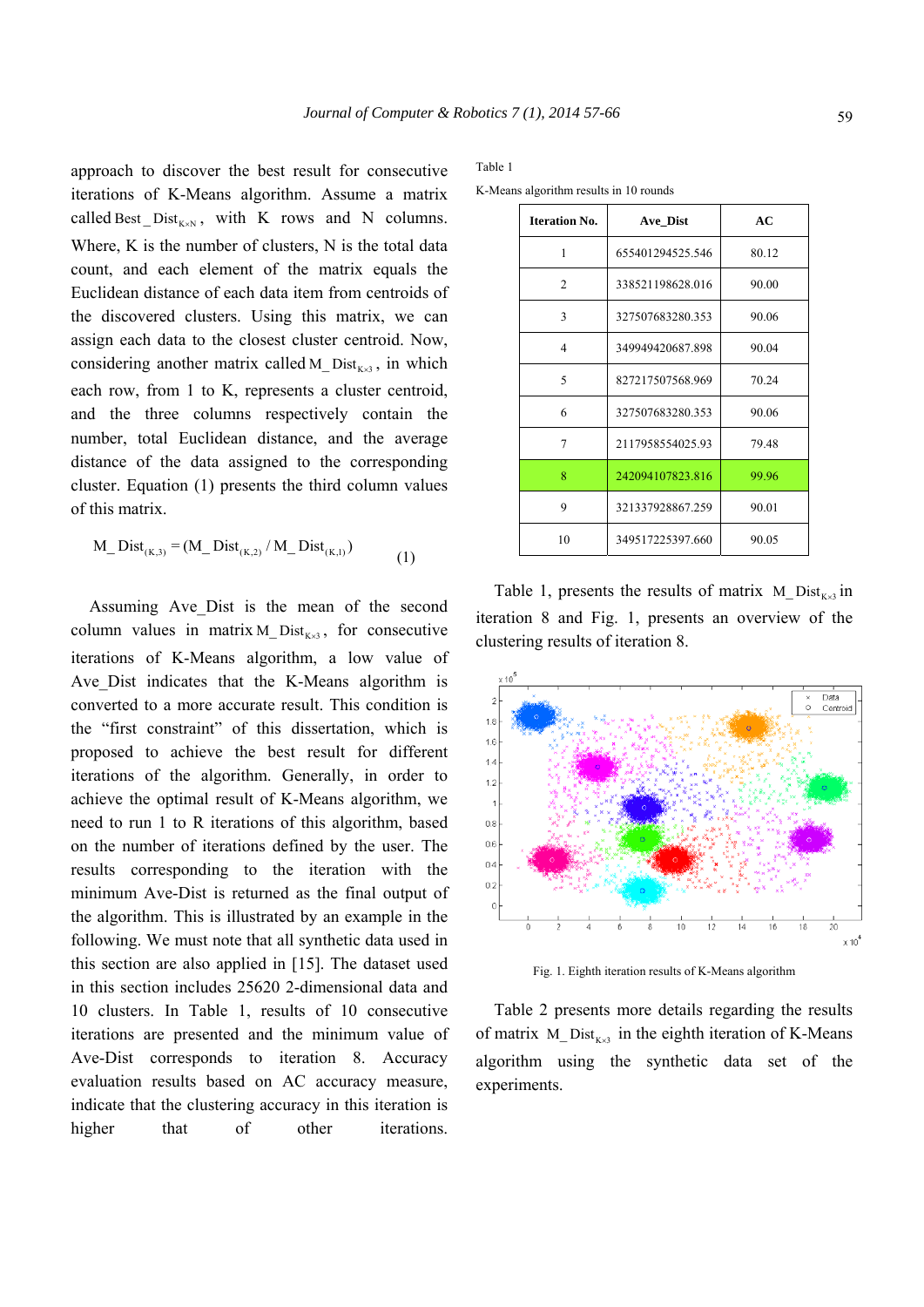Table 2

Results of  $M_{\_}Dist_{K\times 3}$  in the eighth iteration of K-Means

| K  | $M\_Dist_{(K,1)}$ | $M_{\_}Dist_{(K,2)}$ | $M_{\_}Dist_{(K,3)}$ |
|----|-------------------|----------------------|----------------------|
| 1  | 2588              | 256373187510.78      | 99062282.654861      |
| 2  | 2643              | 353934790719.30      | 133914033.56765      |
| 3  | 2664              | 357797992679.24      | 134308555.81052      |
| 4  | 2514              | 153390625395.99      | 61014568.574379      |
| 5  | 2524              | 228026460091.37      | 90343288.467262      |
| 6  | 2496              | 147624903712.54      | 59144592.833550      |
| 7  | 2470              | 150166385057.56      | 60796107.310754      |
| 8  | 2607              | 301044717531.40      | 115475534.15090      |
| 9  | 2571              | 284512324697.62      | 110662125.51444      |
| 10 | 2543              | 188069690842.32      | 73955835.958446      |

Moreover, Fig. 2 presents the clustering results in iteration 10 (which has an accuracy of 90.05%).



Fig. 2. Tenth iteration results of K-Means algorithm

Satisfying the "first constraint" for consecutive iterations of K-Means algorithm leads to results that are more accurate. However, in some cases, in which some clusters are close and some are far from each other, increases the chance of making mistakes and even by considering the "first constraint", it's not possible to provide the most accurate result. For instance, assume a synthetic dataset consisting of 10752 two-dimensional records and 10 clusters. Table 3 presents the results of 10 consecutive runs of the algorithm on this dataset.

Table 3

K-Means algorithm results in 10 iterations

| <b>Iteration No.</b> | Ave Dist         | AC    |
|----------------------|------------------|-------|
| 1                    | 110170616864.106 | 90.30 |
| $\mathfrak{D}$       | 343677320109.839 | 79.28 |
| 3                    | 204069771177.445 | 70.36 |
| 4                    | 167025068278.392 | 79.99 |
| 5                    | 233767050297.790 | 79.97 |
| 6                    | 86531408864.7107 | 99.90 |
| 7                    | 117312819963.335 | 80.67 |
| 8                    | 199513262433.238 | 80.16 |
| 9                    | 205711134156.617 | 70.35 |
| 10                   | 76159749961.1842 | 90.33 |

As can be seen in Table 3, even though the minimum value of Ave Dist corresponds to iteration 10, the accuracy of iteration 10 is less than that of iteration 6. Considering Ave\_Dist, the result of 10 runs of the algorithm must be returned as the final result. However, according to Fig. 3, in iteration 10, the algorithm specifies some cluster centroids by mistake and based on AC accuracy measure results, the best result is obtained by iteration 6. The reason for the wrong answer of iteration 10 is definitely the wrong cluster centroid in low Centralized arrears. In what follows a solution is proposed for this problem.



Fig. 3. Tenth round results of K-Means algorithm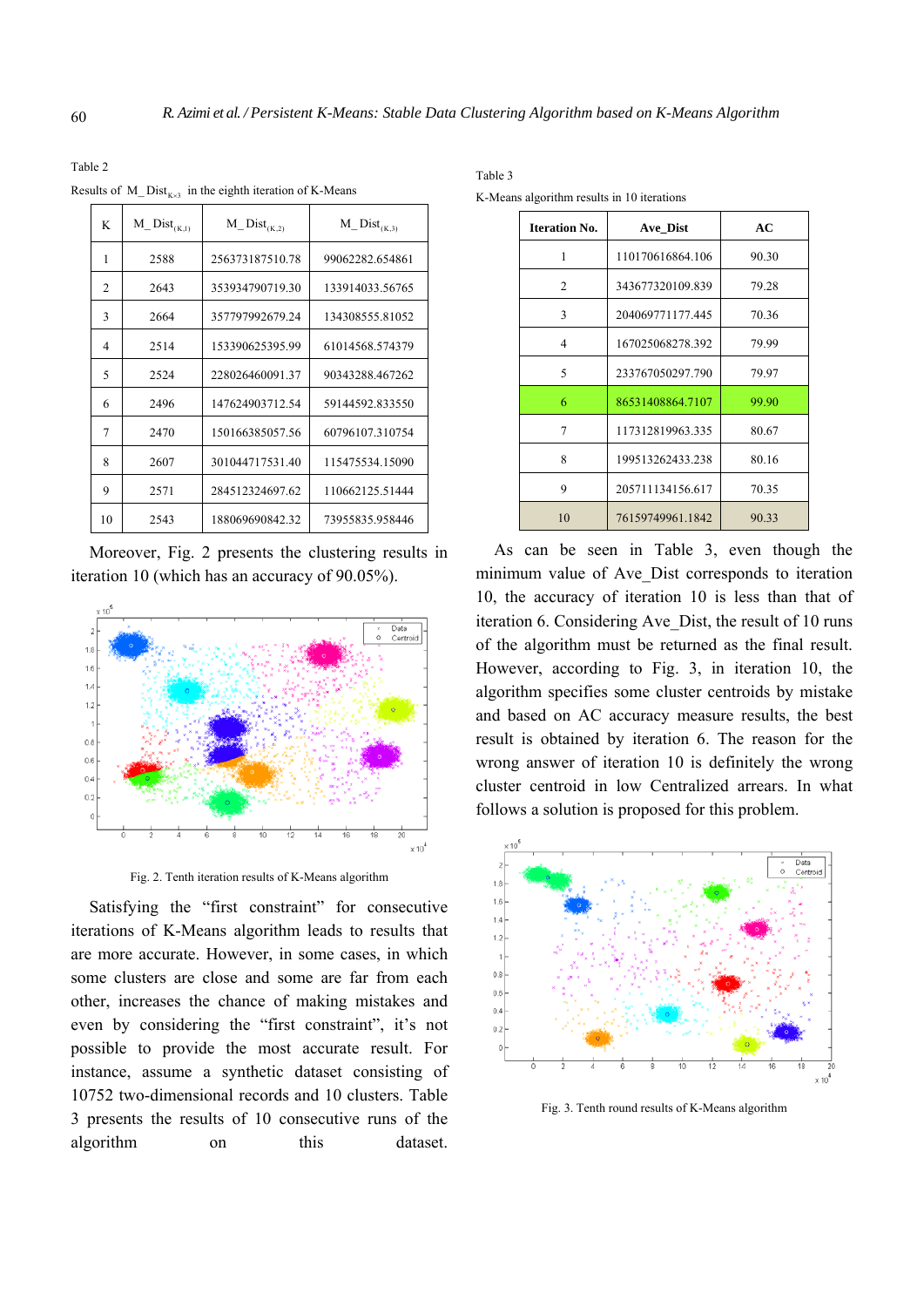Table 4 presents the results of  $M_{\text{L}}$ Dist<sub>Kx3</sub> in iteration 10. In an ideal situation, for the relevant datasets, cluster sizes must be almost the same. However, in iteration 10 (Table 4), the data assigned to the centroid of the fifth cluster  $(K=5)$  are almost twice the expected values, since one cluster centroid is selected for two adjacent clusters (Fig. 3). Moreover, the number of data records assigned to the centroid of the ninth cluster  $(K=9)$  is very low, since this centroid is selected at a point far from the Centralized area of the data space. As it was mentioned, the third column of  $M_{\text{L}}$  Dist<sub>Kx3</sub> representing the average distance of a data record from the corresponding cluster centroid. These values are presented in the fourth column of Table 4. Table 4

Results of M\_ Dist<sub>K x3</sub> in the tenth iteration of K-Means

| K              | $M_{\_}Dist_{(K,1)}$ | $M_{\_}Dist_{(K,2)}$ | $M_{\_}Dist_{(K,3)}$ | Ave  |
|----------------|----------------------|----------------------|----------------------|------|
| 1              | 1124                 | 108927851257.2       | 96910899.69504       | 0.66 |
| $\overline{c}$ | 1057                 | 51326998672.24       | 48559128.35595       | 0.33 |
| 3              | 1039                 | 33126823778.59       | 31883372.26043       | 0.21 |
| 4              | 1080                 | 74642337439.19       | 69113275.40665       | 0.47 |
| 5              | 2052                 | 163558171755.2       | 79706711.38171       | 0.54 |
| 6              | 1086                 | 55592604154.58       | 51190243.23626       | 0.35 |
| 7              | 1067                 | 56332747047.03       | 52795451.77791       | 0.36 |
| 8              | 1046                 | 36021771024.52       | 34437639.60279       | 0.23 |
| 9              | 105                  | 95117399331.34       | 905879993.6318       | 6.24 |
| 10             | 1096                 | 86950795151.80       | 79334667.10931       | 0.56 |

In cases where cluster centroids are falsely selected far from Centralized areas, the average distance of the data assigned to these cluster centroids is much larger than the cluster centroids, which are selected from Centralized areas. For a better representation of the amount of this difference, each element of the fourth column of Table 4 is divided by the mean of its values and results are presented in the fifth column of the Table 4.

According to the results in Table 4 the difference between the element of the ninth cluster  $(K=9)$  and the fifth cluster  $(K=5)$  is abnormal. The reason behind this is the large difference between the mean and median of the elements in the third column M\_Dist<sub>Kx3</sub>. In order to prevent this type of problems, we have proposed a condition called the second constraint. Accordingly, if equation (2) is satisfied by one of the iterations, the results of that iteration is preferred to the results of iterations which only satisfy the "first constraint". In cases where the second constraint is satisfied, the result of the iteration is selected as the final result of the algorithm. In fact, for determining the final cluster centroids, the "second constraint" precedes the "first constraint".

$$
(2 \times Mean\_Dist) > (Med\_Dist)
$$
 (2)

For clusters 1 to K, the third column of  $M_{\text{L}}$ Dist<sub>Kx3</sub> consists of the average distance of a data record from the corresponding cluster centroid. In equation (3-2), Mean\_Dist equals the mean of values in the third column of  $M_{\text{L}}$  Dist<sub>Kx3</sub> and Med Dist equals the median of the elements in the third column of  $M_{\text{L}}$ Dist<sub>Kx3</sub>. Mean<sub> $\text{L}}$ </sub>Dist and Med<sub> $\text{L}}$ Dist values of</sub> iteration 10 of K-Means in the previous example are:

Med Dist = 468881682.9461516 Mean Dist = 144981138.2457970

These results indicate that equation (2) is not satisfied in this iteration of K-Means. Therefore, it's necessary to apply some conditions to select the best result as the result of the algorithm in all cases. The process of Persistent K-Means algorithm is presented in Fig. 4.

According to Fig. 4, after determining dataset (D), the number of clusters (K), and the user-defined number of iterations (R), matrix M\_Dist<sub> $K_{\lambda}$ 3</sub> are created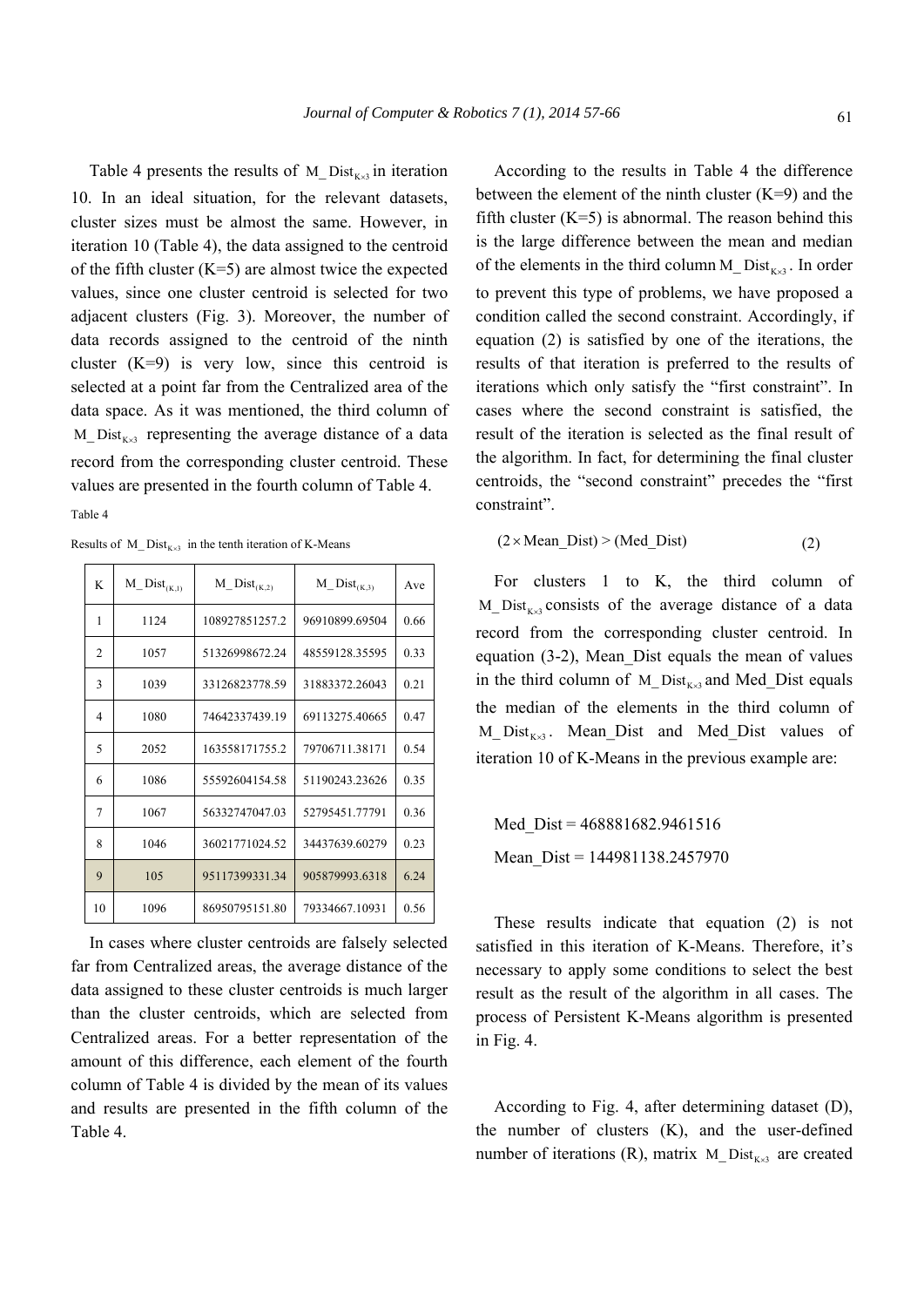based on the results of Best  $Dist_{K\times N}$  (as one of the outputs of K-Means). Subsequently, Ave\_Dist is computed and compared with a default value, i.e. infinite (the initial value of Min\_Dist). Clearly, it's the lower value and is recorded as the new value of Min\_Dist.



Fig. 4. Persistent K-Means flowchart

We must note that in the next iterations, only if the value of Ave\_Dist in the corresponding iteration is less than Min\_Dist, its value is recorded as a new minimum value in the Min\_Dist variable. Otherwise, the results of that iteration is ignored and a new

iteration of the algorithm is executed. After updating Min\_dist, the second constraint is checked for the corresponding iteration. If it's satisfied, its result is stored in Temp2 and the value of the Counter variable is incremented; otherwise, the clustering result of that iteration is stored in Temp1. Subsequently, the algorithm checks whether there are more iterations to run? if Yes, it runs the next iteration. otherwise, it checks the Counter variable and if its value is larger than 0, it means that the second constraint has been satisfied with one of the iterations. Then the result of that iteration, stored in Temp2, is selected as the final output of the algorithm. If its value is not larger than 0, the last result stored in Temp1 is selected as the final result and the algorithm is stopped. In what follows, the results of Persistent K-Means clustering in the previous example are investigated.

Table 5 presents the results of Persistent K-Means (assuming r=10) on the corresponding dataset. The minimum value of Ave Dist corresponds to iteration 10 of the algorithm. However, since the second constraint is not satisfied, the fifth iteration is returned as the final result of the algorithm. The reason is that in iteration 5, according to table 5, in addition to minimizing the Ave\_Dist value, the second constraint is also satisfied. Since this constraint precedes the first condition, the result of this iteration is selected as the final output. The evaluation results based on accuracy (AC) measure [20] for 10 consecutive iterations of the algorithm shows the clustering precision of this iteration of Persistent K-Means algorithm.

| ۰,<br>×<br>. .<br>× | I<br>۰, |
|---------------------|---------|
|---------------------|---------|

| <b>Iteration No.</b> | Ave Dist         | AC    |
|----------------------|------------------|-------|
| 1                    | 317873556933.486 | 79.50 |
| $\overline{2}$       | 238935794873.245 | 70.50 |
| 3                    | 256760408954.824 | 79.51 |
| 4                    | 255168615089.361 | 79.82 |
| 5                    | 86531408864.7107 | 99.90 |
| 6                    | 163652149307.042 | 79.98 |
| 7                    | 428409853900.782 | 78.98 |
| 8                    | 259409970278.423 | 80.03 |
| 9                    | 278407541804.449 | 79.37 |
| 10                   | 76159749961.1842 | 90.33 |

Persistent K-Means algorithm results in 10 rounds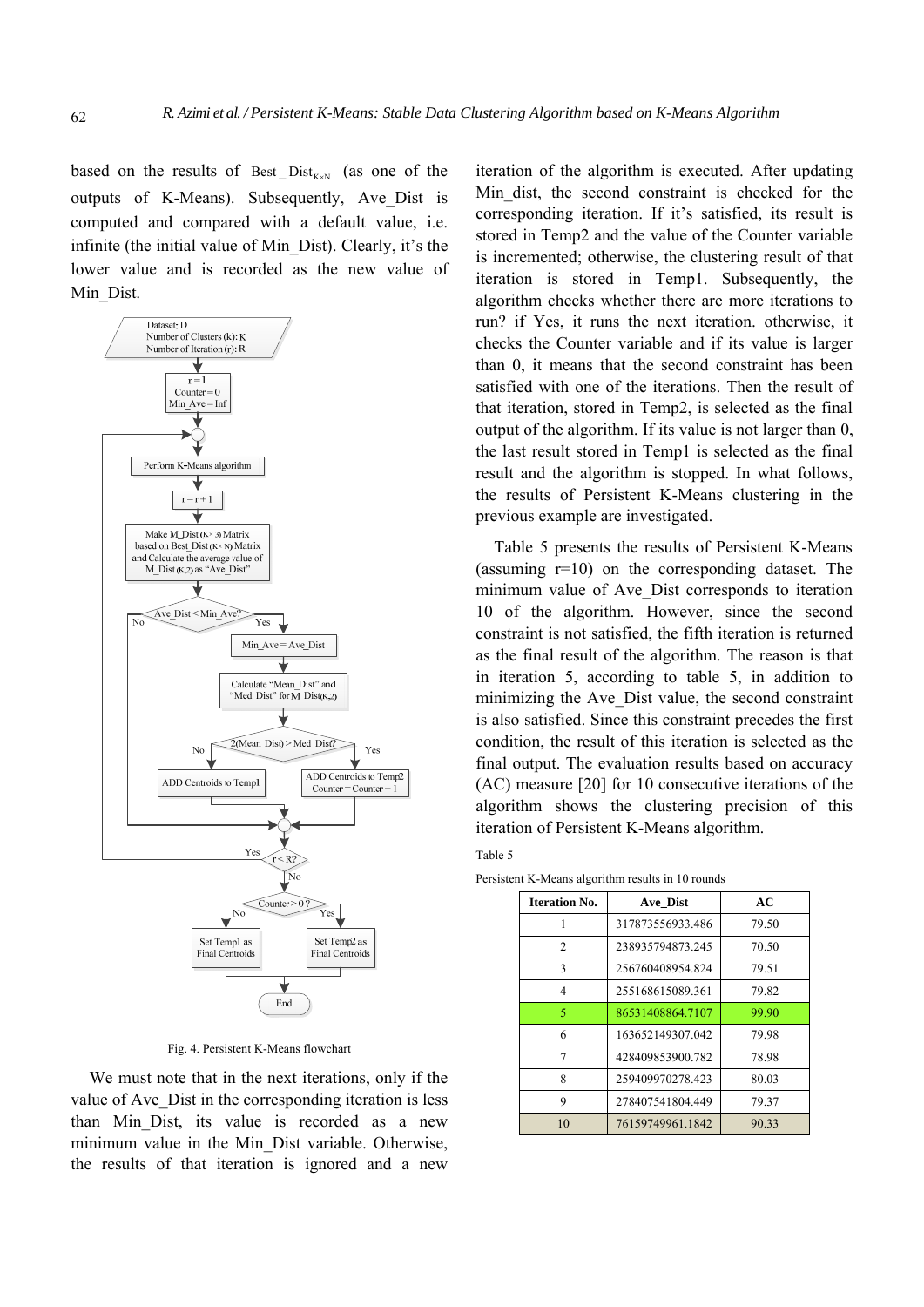Fig. 5, and Fig. 6, respectively presents an overview of the results of Persistent K-Means for iterations 5 and 10. According to Table 5, the clustering accuracy for iteration 5, based on AC accuracy measure equals 99.9%, which is the maximum possible accuracy for 10 consecutive iterations of K-Means algorithm.



Fig. 5. Persistent K-Means algorithm results in  $(r=5)$ 



Fig. 6. Persistent K-Means algorithm results in  $(r=10)$ 

According to Fig. 6, despite the fact that the minimum value of Ave Dist is obtained through iteration 10, the algorithm does not have an acceptable performance in detecting clusters centroids. More specifically, selecting a cluster centroid from the less Centralized areas, as well as a centroid for two distinct clusters, its accuracy is 90.3% based on AC, which is less than that of iteration 5. The reason for this wrong selection is ignoring the second constraint.

Table 6

Results of M\_Dist<sub>K x3</sub> matrix in (r=5)

| K              | $M_$ Dist $_{(K,1)}$ | $M_{\text{}}Dist_{(K,2)}$ | $M_{-}Dist_{(K,3)}$ | Ave  |
|----------------|----------------------|---------------------------|---------------------|------|
| 1              | 1019                 | 21799480091.22            | 21393012.84712      | 0.27 |
| $\overline{2}$ | 1083                 | 82748709007.44            | 76406933.52488      | 0.96 |
| 3              | 1113                 | 123911945535.1            | 111331487.4529      | 1.40 |
| 4              | 1110                 | 201863624709.5            | 181859121.3599      | 2.30 |
| 5              | 1134                 | 144924755005.2            | 127799607.5883      | 1.61 |
| 6              | 1039                 | 33126823778.59            | 31883372.26043      | 0.40 |
| 7              | 1070                 | 101072219006.8            | 94460017.76343      | 1.19 |
| 8              | 1047                 | 37120242601.35            | 35453908.88381      | 0.44 |
| 9              | 1039                 | 25739118546.10            | 24772972.61415      | 0.31 |
| 10             | 1098                 | 93007170365.61            | 84705983.93953      | 1.07 |

According to Table 6, Mean\_Dist and Med\_Dist of iteration 5 are:

#### Med\_Dist :101626067.103523

Mean Dist : 79006641.8234663

These results indicate the satisfaction of the second constraint in iteration 5. Accuracy evaluation results of Persistent K-Means clustering algorithm using a real dataset indicate the absolute superiority of the proposed algorithm in comparison to the classic version of K-Means algorithm and other improved versions of this algorithm.

In the third phase of running GBDC-P2P algorithm, each peer separately runs Persistent K-Means algorithm on its external data to obtain the final cluster centroids. Corresponding peer using the centroids obtained from this algorithm assigns its internal data to the closest cluster centroid. Eventually, the peer clusters its data independently from other peers and thus its local clusters are formed.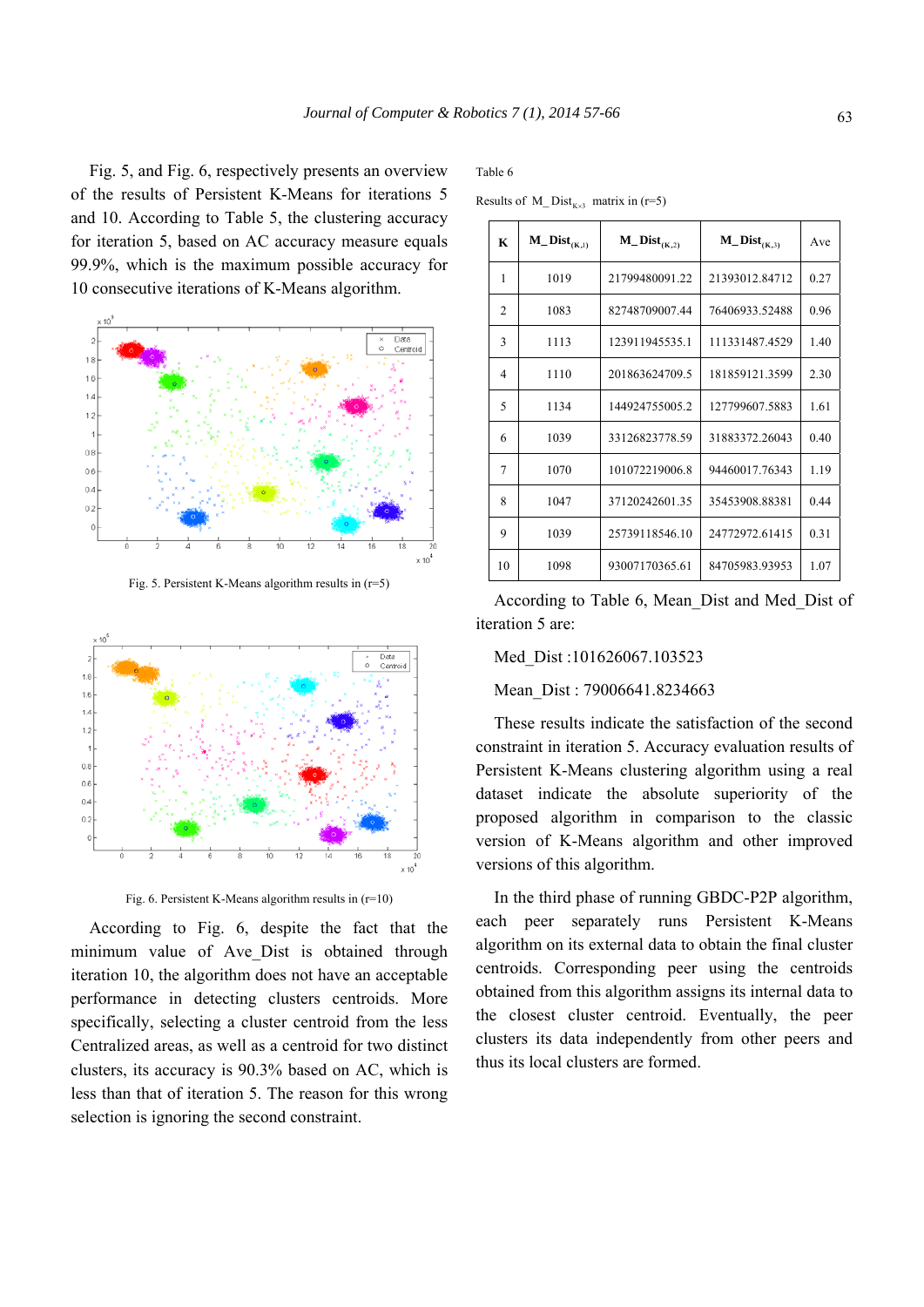### **3. Case Study**

This section focuses on evaluating the performance of Persistent K-Means centralized clustering algorithm. For this purpose, the result of Persistent K-Means algorithm is compared with the results of other algorithms on the Ruspini [26], IRIS and Wine and New Thyroid [27] real data sets.

It should be noted that in order to evaluate the Persistent K-Means centralized clustering algorithm, accuracy (AC) assessment [20] criterion is used that will be discussed briefly in the following. Also, more information about the real data set examined in this section is provided in Table 6.

#### Table 6

The real datasets used in the evaluation of Persistent K-Means.

| Ref                | <b>Dataset Name</b> | Number of<br>Data | Number of<br><b>Dimensi</b><br>ons | Number of<br><b>Cluster</b><br>s |
|--------------------|---------------------|-------------------|------------------------------------|----------------------------------|
| $\lceil 20 \rceil$ | Ruspini             | 75                | 2                                  |                                  |
| $[13]$             | <b>IRIS</b>         | 150               | 4                                  |                                  |
| $[13]$             | NewThyroid          | 215               |                                    |                                  |
| [13]               | Wine                | 178               | 13                                 |                                  |

*4-1.Assessment criteria of clustering accuracy "AC"* 

If C shows the results of real integer clustering, at the end of each round of the centralized clustering algorithm, K clusters of  $C^P = \{C_1^P, C_2^P, C_3^P, ..., C_K^P\}$  ore extracted called calculated clusters  $(C^P)$ . According to Equation (3), the AC criterion gives a number between zero and one. If the number is closer to one, it reflects the high accuracy of the concerned clustering algorithm (Xu, 2003). In equation (3), |D| is the total amount of network data. the map (c) function is used for mapping a calculated cluster  $C<sup>P</sup>$  to the real peer cluster C. The  $\delta(x, y)$  function is "1" if  $(x = y)$ , otherwise, it returns the value of zero [5, 11].

$$
AC = \frac{\sum_{d \in D} \delta(C(d), map(C^p(d)))}{|D|}
$$
 (3)

# *4-2.Persistent K-Means clustering algorithm evaluation results over real datasets*

In this section, based on AC criterion, we compare the clustering accuracy of Persistent K-Means algorithm with, K-Means with random init, K-Medoids [12], Fuzzy C-Means [3]. We also compare the Persistent K-Means result with the several improved versions of K-Means algorithm, including Forgy, MacQueen, Kaufman [18], Refinement [17], MDC [20] and Improved Pillar K-Means [21]. Comparisons of results on real data sets of Ruspini in Fig. 7, IRIS in Fig. 8, Wine in Fig. 9, and New Thyroid in Fig. 10 are shown.



Fig. 7. Comparing the clustering results on Ruspini dataset



Fig. 8. Comparing the clustering results on IRIS dataset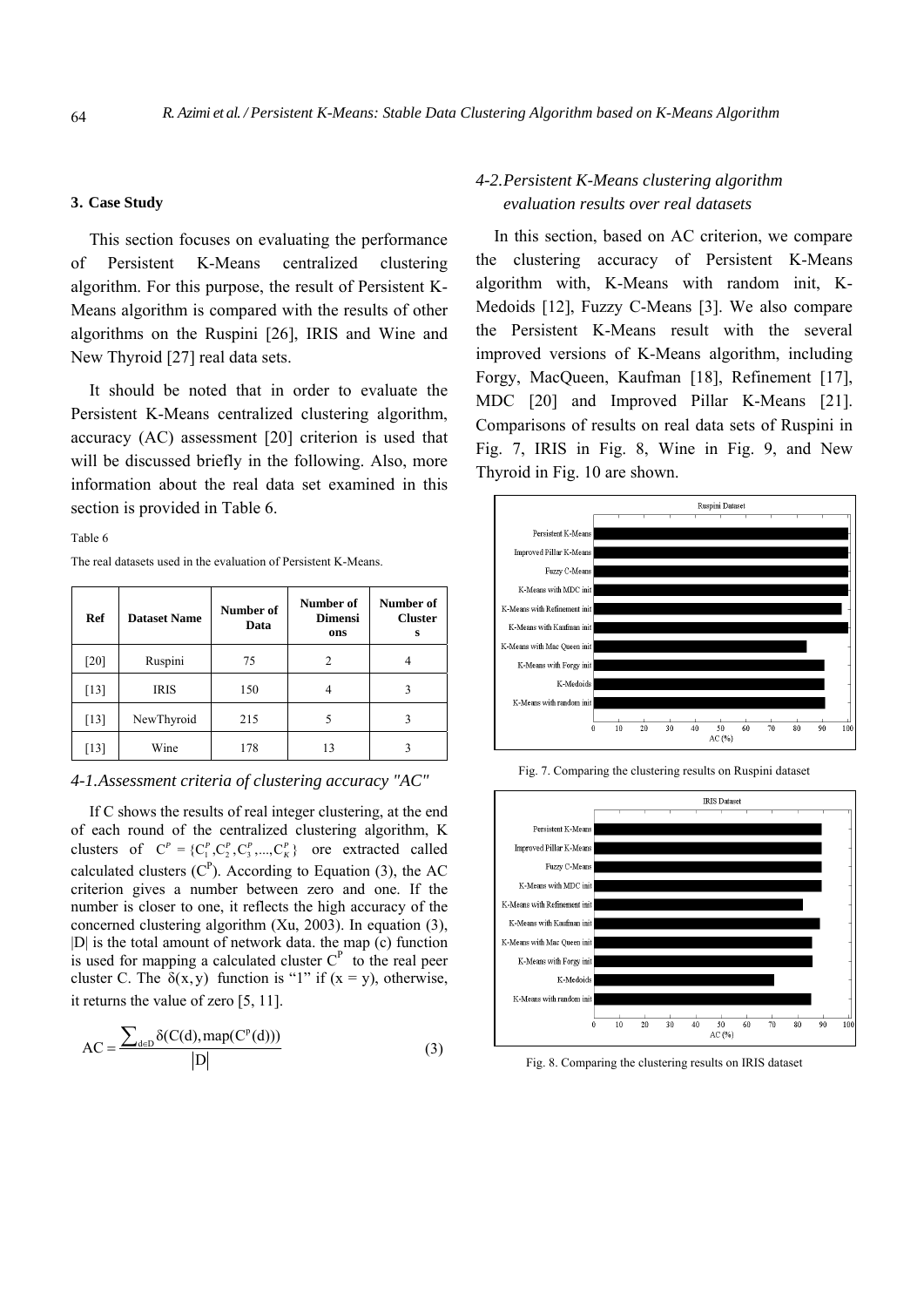

Fig. 9. Comparing the clustering results on Wine dataset



Fig. 10. Comparing the clustering results on New Thyroid dataset

The evaluation results indicate the absolute superiority of the results of Persistent K-Means algorithm compared to the K-Means classical version and its relative advantages in comparison with improved versions of K-Means algorithm. It should be noted that the results of evaluation of the proposed algorithm is provided for the default condition  $(r=10)$ .

#### **4. Conclusion**

In this paper inverse kinematic formulation of a radial symmetric (hexagonal) hexapod has been verified and demonstrated by an experimental hexapod robot. SiWaReL hexapod robot prototype and its design is discussed and the implementation process is studied. It is shown that a modular view for solving inverse kinematic

problem and gait analysis for this kind of robot works well.

#### **References**

- [1] S.M. Song and K. J. Waldron, Machines that walk: the adaptive suspension vehicle. The MIT Press, 1989.
- [2] B. Siciliano and O. Khatib, Springer handbook of robotics. Springer, 2008.
- [3] P. G. de Santos, E. Garcia, and J. Estremera, "Quadrupedal locomotion," 2006.
- [4] K. Waldron and R. McGhee, "The adaptive suspension vehicle," Control Systems Magazine, IEEE, vol. 6, no. 6, pp. 7–12, 1986.
- [5] K. Lilly and D. Orin, "Efficient dynamic simulation for multiple chain robotics mechanisms," in Proceedings of 3rd annual conference aerospace computational control, Pasadena, 1989, pp. 73– 87.
- [6] Z. Wang, X. Ding, A. Rovetta, and A. Giusti, "Mobility analysis of the typical gait of a radial symmetrical six-legged robot," Mechatronics, vol. 21, no. 7, pp. 1133-1146, 2011.
- [7] S. Shah, S. Saha, and J. Dutt, "Modular framework for dynamic modeling and analyses of legged robots," Mechanism and Machine Theory, vol. 49, pp. 234–255, 2012.
- [8] M. Shahriari, K. G. Osguie, and A. A. A. Khayyat, "Modular framework kinematic and fuzzy reward reinforcement learning analysis of a radially symmetric six-legged robot," Life Science Journal, vol. 10, no. 8s, 2012.
- [9] M. Shahriari, "Design, implementation and control of a hexapod robot using reinforcement learning approach," Master's thesis, Sharif University of Technology, Int. Campus, 2012.
- [10]M. Shahriari and A. A. Khayyat, "Gait analysis of a six-legged walking robot using fuzzy reward reinforcement learning," in Fuzzy Systems (IFSC), 2013 13th Iranian Conference on. IEEE, 2013, pp.  $1-4$
- [11] T.-T. Lee, C.-M. Liao, and T.-K. Chen, "On the stability properties of hexapod tripod gait," Robotics and Automation, IEEE Journal of, vol. 4, no. 4, pp. 427–434, 1988.
- [12]M. Garc´ıa-Lopez, E. Gorrostieta-Hurtado, E. Vargas-Soto, J. Ramos-´Arregu´ın, A. Sotomayor-Olmedo, and J. Morales, "Kinematic analysis for trajectory generation in one leg of a hexapod robot," Procedia Technology, vol. 3, pp. 342–350, 2012.
- [13]G. Figliolini, S. Stan, and P. Rea, "Motion analysis of the leg tip of a six-legged walking robot," in Proceedings of the 12th IFToMM World Congress, Besançon, France. Citeseer, 2007.
- [14]F. Hardarson, "Locomotion for difficult terrain," Dept. Mach. Des., Royal Inst. Technol., Stockholm, Sweden, Tech. Rep. TRITA-MMK, vol. 3, pp. 1400–1179, 1998.
- [15]A. Mahajan and F. Figueroa, "Four-legged intelligent mobile autonomous robot," Robotics and Computer-Integrated Manufacturing, vol. 13, no. 1, pp. 51–61, 1997.